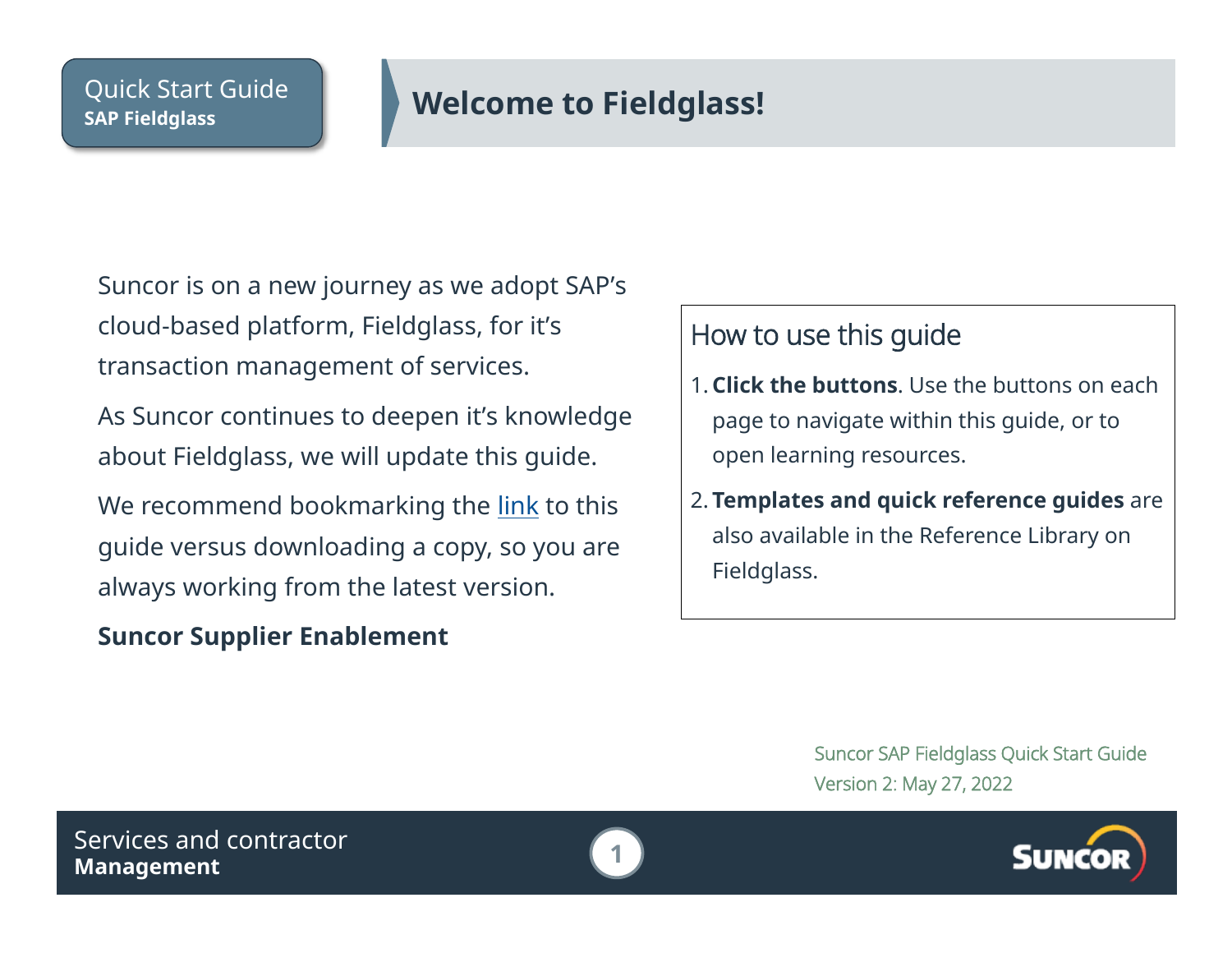**Management 2**

### **Table of contents**

Resources to help get you started or when you need assistance in completing key steps.

#### <span id="page-1-0"></span>The Quick Reference Guides and templates provided in this document, are<br>also available in Suncor's Reference Library within Fieldglass. Note: demos also available in Suncor's Reference Library within Fieldglass. Note: demos are not available in Fieldglass, use the links in this document to access. **Navigating [And glossary of terms](#page-2-0) Navigating** in Fieldglass From logging in, to personalizing your account, to finding your tasks to complete, get familiar with Fieldglass and the Fieldglass terms we adopt. Contract and purchase order management With Fieldglass, Master Statement of Work (MSOW) is the term for contract and Statement of Work (SOW) is the term for purchase order. Find or take action on a MSOW or SOW. **[Review and action](#page-3-0) MSOWs and SOWs** Onboard and mobilize workers Three types of workers are managed by service providers on behalf of Suncor in Fieldglass. Learn about these worker types and the processes to follow. **[Onboarding workers](#page-4-0) Mobilizing from Fieldglass** Payment processes How to view payment status, submit fees (invoices), revise or reverse a fee, or submit credits. **[Submitting fees](#page-10-0) Paying, revising, credits** [Running reports](#page-11-0) **Using the out-of-the-box Fieldglass reports. Running reports** [Getting help](#page-12-0) **Additional resources and who to contact with questions.** Getting help Services and contractor

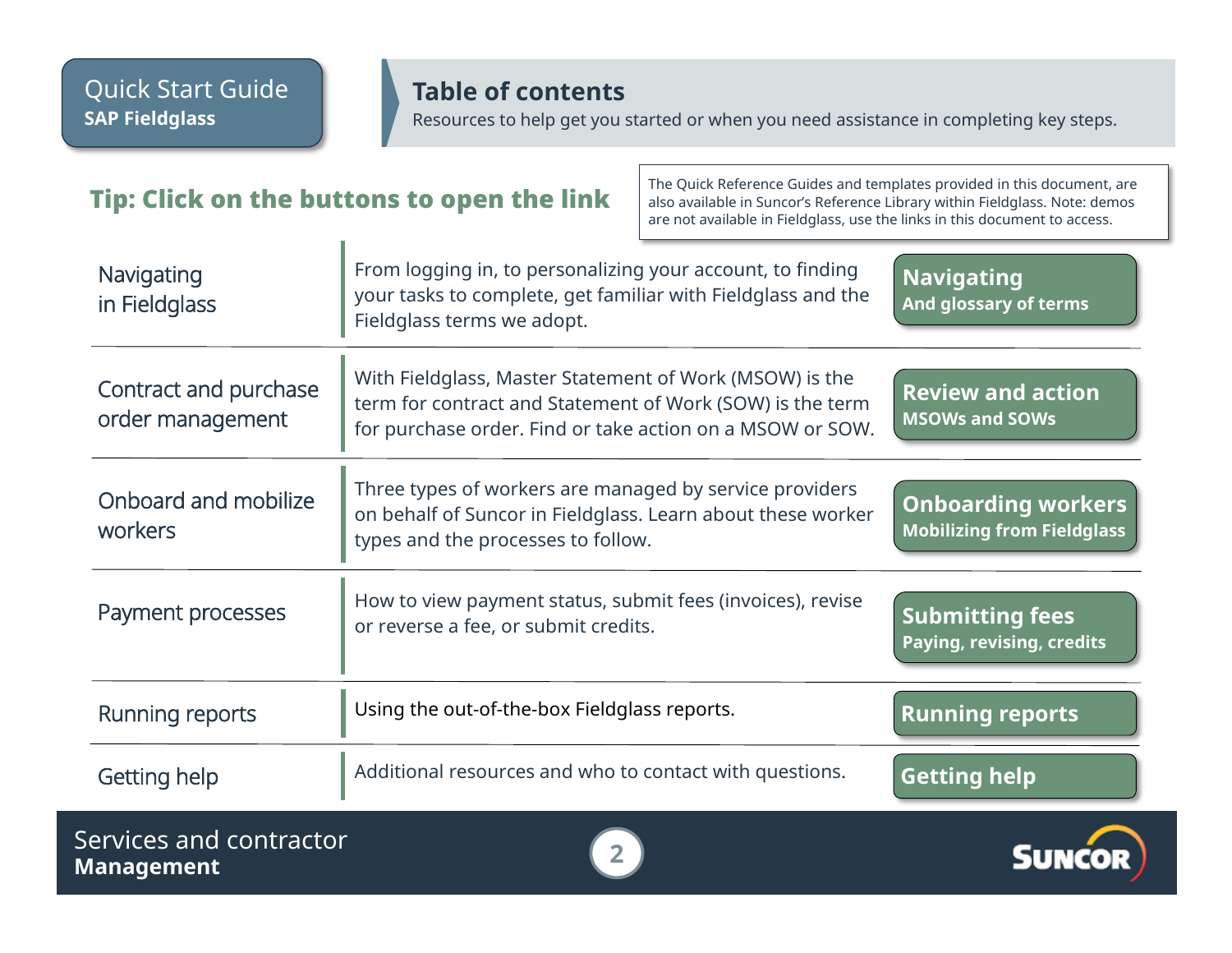## **Navigating in Fieldglass**

Resources available to help you navigate in Fieldglass.

#### <span id="page-2-0"></span>Tip: Click on the buttons to open the link

| <b>Basic navigation</b>                        | <b>Demo</b>                                                                                |
|------------------------------------------------|--------------------------------------------------------------------------------------------|
|                                                | <b>Fieldglass simulation</b>                                                               |
| Log on                                         | <b>Quick Reference Guide</b>                                                               |
| Change notification settings                   | <b>Quick Reference Guide</b>                                                               |
| Update contact information                     | <b>Quick Reference Guide</b>                                                               |
| Change your password                           | <b>Quick Reference Guide</b>                                                               |
| <b>Add additional users</b>                    | <b>Quick Reference Guide</b>                                                               |
| Using Fieldglass help center                   | <b>Fieldglass demo</b>                                                                     |
| Information for new<br>suppliers               | Search for KB0314674 under<br>Suppliers in the<br><b>SAP Fieldglass Help Center</b>        |
| Information for new<br>supplier administrators | Search for KB0314672 under<br><b>Suppliers in the</b><br><b>SAP Fieldglass Help Center</b> |

### Fieldglass terms to become familiar with

**Service provider** is any organization or company who provides any services and/or a contracted workforce to Suncor.

**Service requestor** is the term used for a hiring leader or manager.

**Buyer** is the term used to represent the Suncor entity that you are transacting with in Fieldglass.

**Master Statement of Work (MSOW)** is the term used by Fieldglass for a contract.

**Statement of Work (SOW)** is the term used by Fieldglass for a purchase order. It constitutes an agreement between Suncor and a supplier for the provision of services.

**Work Order / Work Assignment (WO)** is an electronic document created in Fieldglass that outlines the terms, dates, rates, and the individual selected for a contingent assignment. Work Order and Work Assignment have the same meaning in Fieldglass.

**Work Items** are items in Fieldglass that require action by the service provider. Includes responding to a SOW revision, job posting, accepting a work order, or approving a time sheet.

**[For more terms and definitions, refer to the Suncor Service](https://sustainability-prd-cdn.suncor.com/-/media/project/suncor/files/northern-lights-sustainment/suppliers-sap-fieldglass/suncor-service-provider-transactional-guide-en.pdf)  Provider Transactional Guide to Fieldglass**



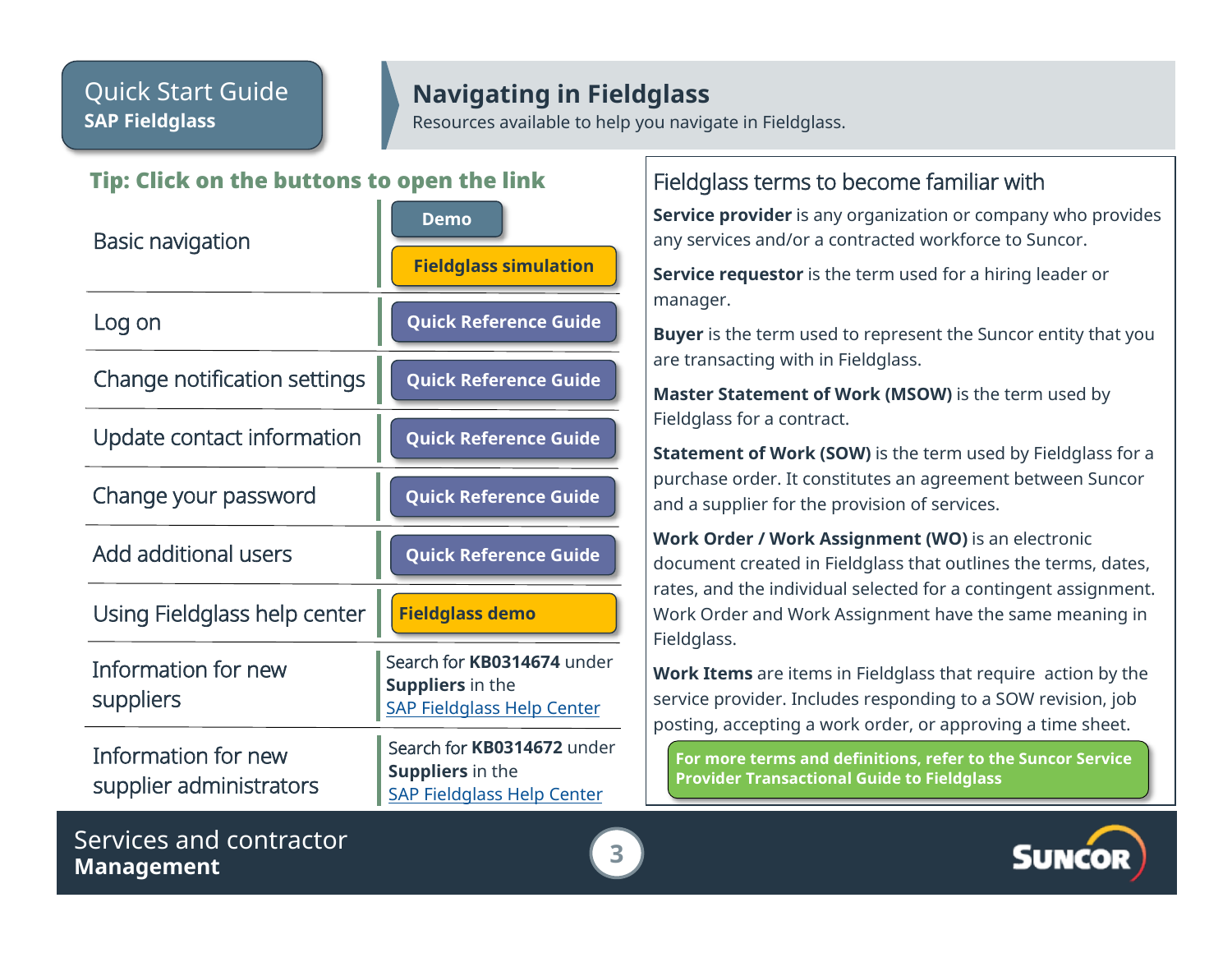## **Contract and purchase order management**

Review and action MSOW and SOW

### <span id="page-3-0"></span>Tip: Click on the buttons to open the link

- The Master Statement of Work (MSOW) is the version of the contract agreement with rate details that exist in Fieldglass. When new contracts are negotiated, signed, and created with Suncor's contract team using the Ariba Contracts module, a MSOW is generated in Fieldglass. Service provider's will review and accept the MSOW to activate its usage in Fieldglass.
- A Statement of Work (SOW) is a formal document that encompasses work activities, deliverables, and timelines for a service provider to review. It provides buyers and service providers alternate methods of defining payment schedules for invoicing.

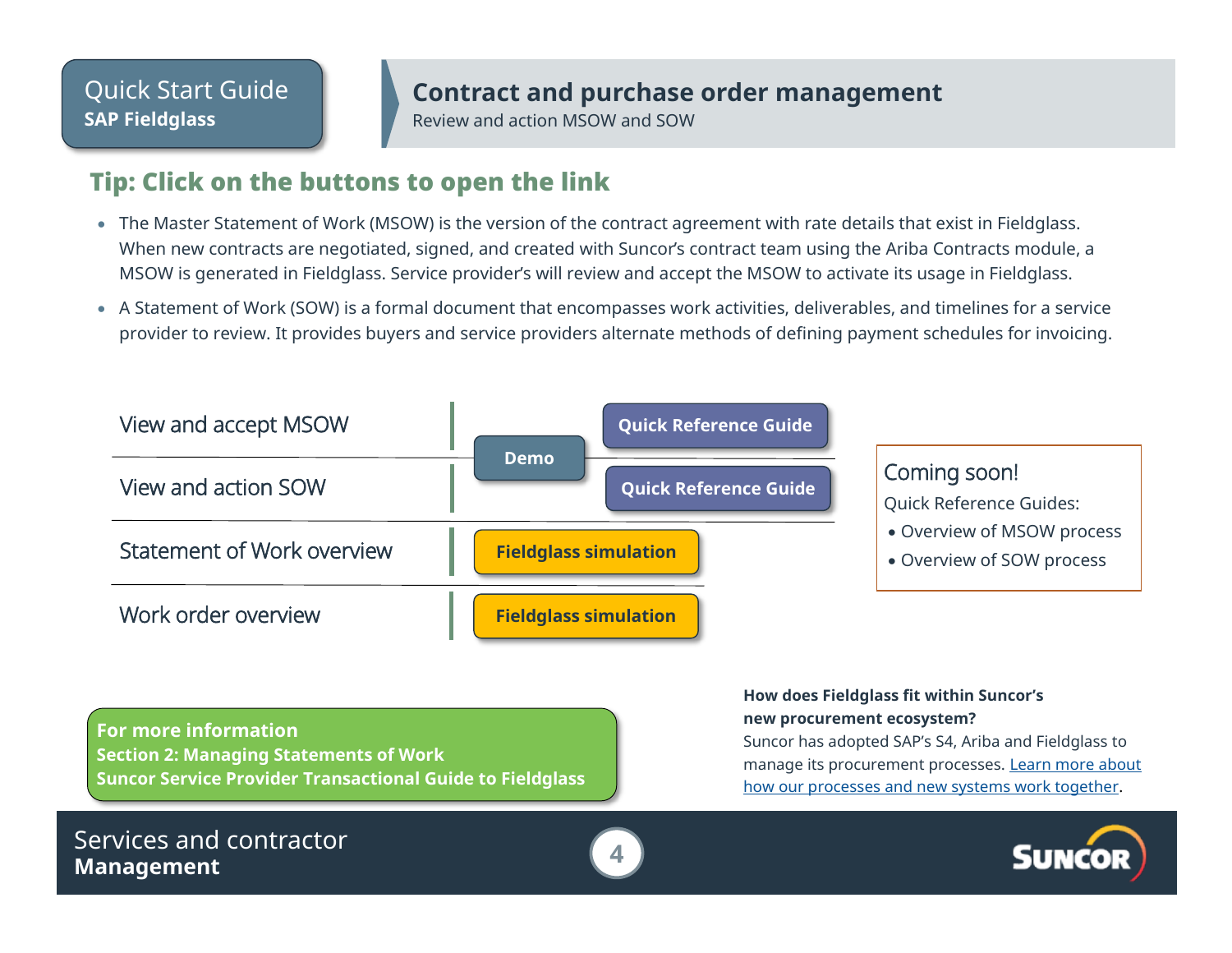## **Onboard and mobilize workers**

Three types of workers are managed by service providers on behalf of Suncor in Fieldglass.

## <span id="page-4-0"></span>Tip: Click on the buttons to open the link

#### SOW workers / equipment

A SOW worker is an individual provided by a third-party contracted service company to deliver / execute project services, operational services, or outsourced services on behalf of Suncor.

#### Approved SOW workers and equipment are added to a SOW to support onboarding, mobilization, time entry and fee submission processes. In Fieldglass, service providers are accountable to: · View and action MSOWs and SOWs · Onboard and offboard SOW workers and equipment to a SOW · Submit fees or time sheets Profile workers are issued a personnel number, a badge and access to the Contractor Portal. They are not associated to a SOW or purchase order, **[SOW workers / equipment](#page-5-0) Timesheets / fees [SOW workers / equipment](#page-6-0) [Submit services fees](#page-7-0) For statement of work**

cannot invoice their time, and cannot be set up with any Suncor system. In Fieldglass, service

In Fieldglass, service providers are accountable to: · Submit job seekers for an available job posting

**[Profile worker](#page-8-0) Processes**

A profile worker are workers who do not need to bill Suncor for their time, who may still need to complete tasks prior to coming to the site, such as site orientation through the Contractor Portal.

#### Contingent workers

Profile workers

A contingent worker is an individual reflected in Suncor's organizational chart with an approved position number.

- Review and accept a new work order
- · Onboard and offboard workers

providers are accountable to: · Onboard and offboard workers

- · Manage work or revisions
- · Submit and revise time sheets
- Reconcile billing and payment

**[Contingent worker](#page-9-0) Processes**

**SOW onboarding**

Services and contractor **Management 5**



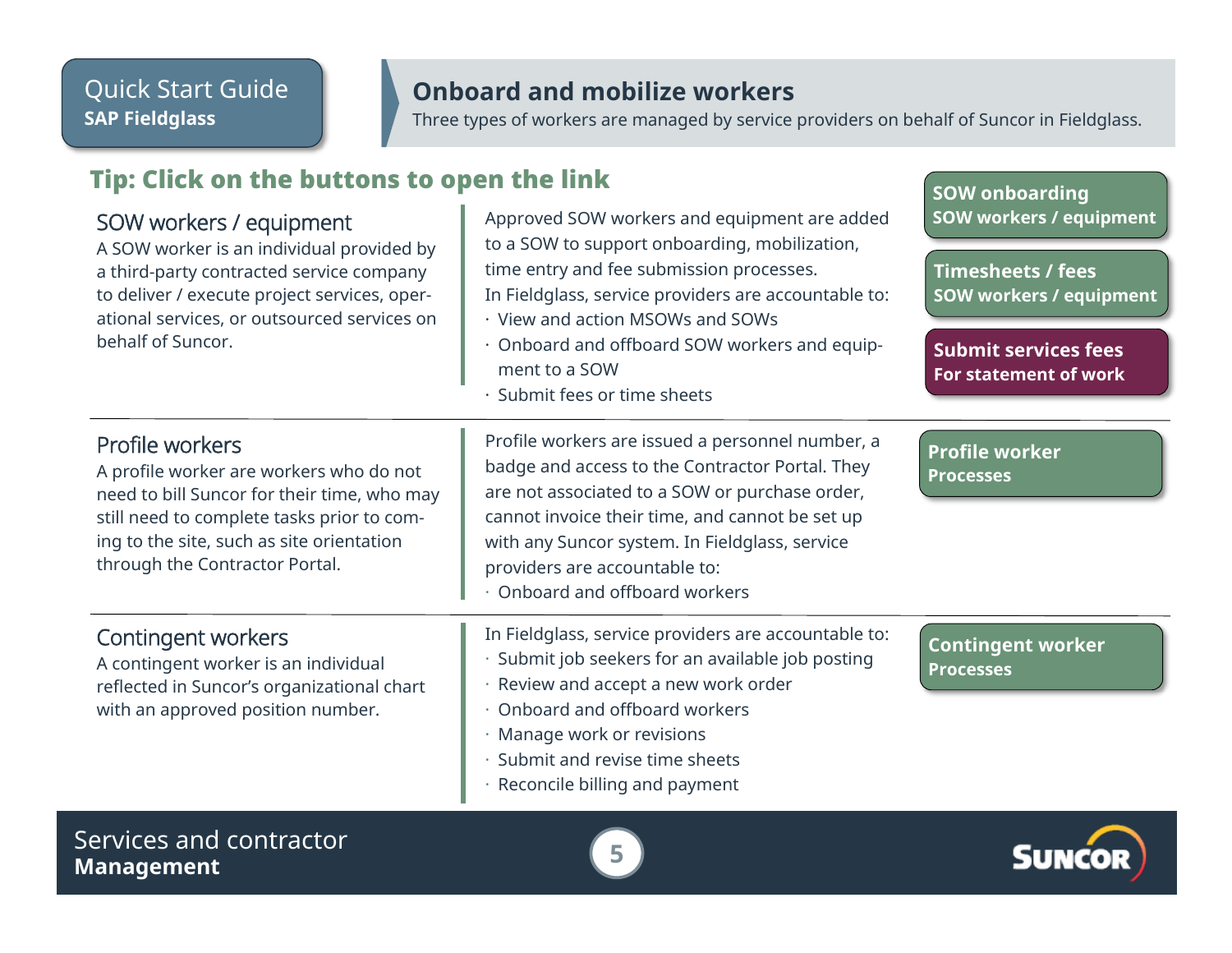#### **SOW processes (workers / equipment)**

Onboarding and mobilization.

#### **Click to return to [Onboard and mobilize overview](#page-4-0)**

### <span id="page-5-0"></span>Tip: Click on the buttons to open the link

A SOW worker is an individual provided by a third-party contracted service company to deliver / execute project services, operational services, or outsourced services on behalf of Suncor. Approved SOW workers and equipment are added to a SOW to support onboarding, mobilization, time entry and fee submission processes.

#### Adding individual workers to a SOW



**In Fieldglass, service providers are accountable to:**

- View and action MSOWs and SOWs
- Onboard and offboard SOW workers and equipment to a SOW
- Submit fees or timesheets
- Reconcile billing and payments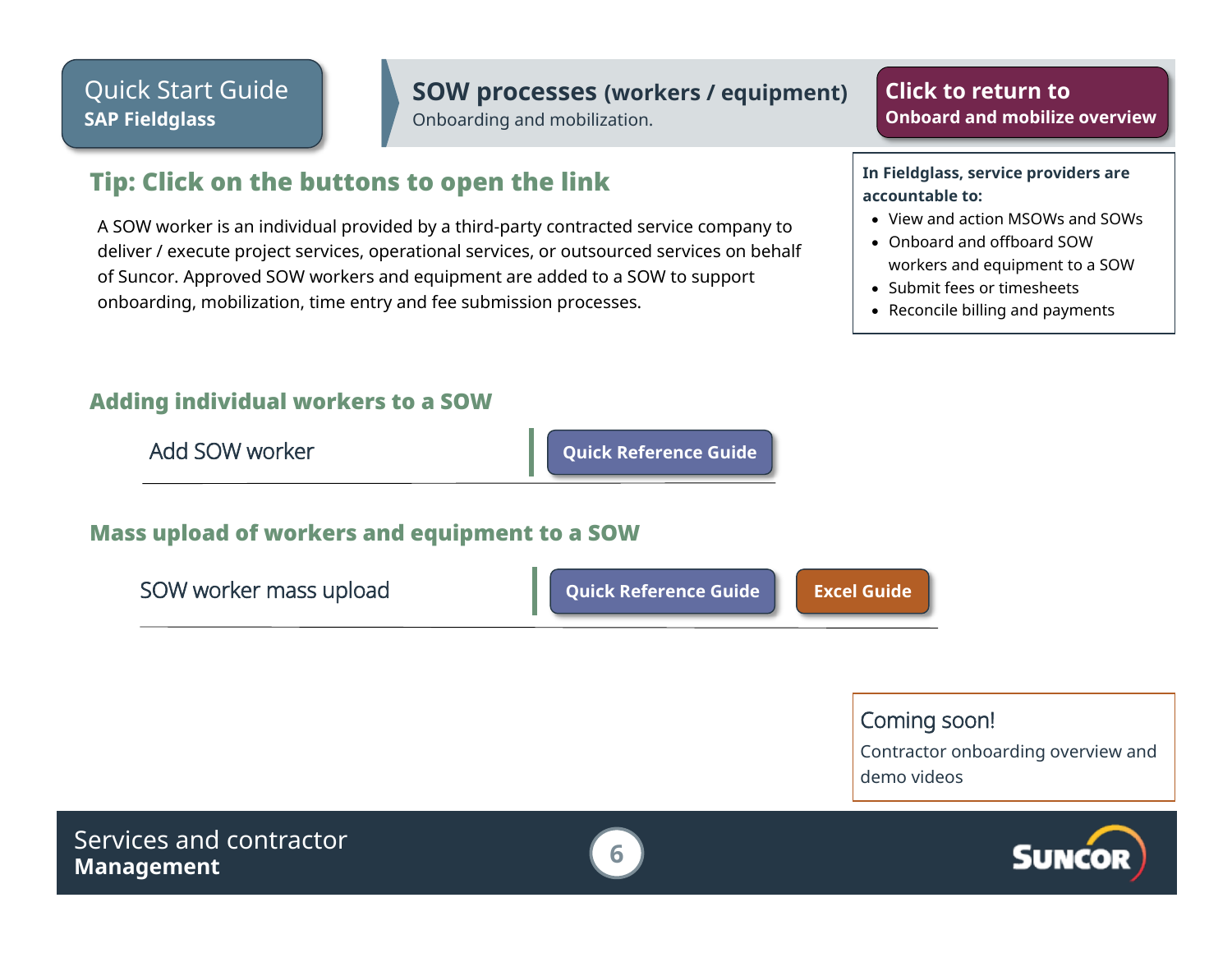#### **SOW processes (workers / equipment)**

Submit timesheets and fees.

Fees for worker mass upload **[Quick Reference Guide](https://sustainability-prd-cdn.suncor.com/-/media/project/suncor/files/northern-lights-sustainment/suppliers-sap-fieldglass/qrg-mass-upload-for-fee-submission-as-a-suncor-service-provider-sap-fieldglass-en) [Excel Guide](https://sustainability-prd-cdn.suncor.com/-/media/project/suncor/files/northern-lights-sustainment/suppliers-sap-fieldglass/mass-upload-template-guide-fieldglass-en)**

### <span id="page-6-0"></span>Tip: Click on the buttons to open the link

- Fees are to be submitted in accordance with your contracted terms with Suncor.
- Fees are consumption-based, such as brochures printed, helpdesk calls received, or classes taught, so only invoice what has been completed.

#### **Until further notice, use of detailed time entry through mass upload of timesheets is restricted to a pilot group**

For those not in the pilot group, please continue to either enter detailed time for each worker individually, or enter summary invoices for time entry and ensure detailed backup is attached with your submissions.

#### Submit individual worker fees

Submit single detailed time entry fee **[Quick Reference Guide](https://sustainability-prd-cdn.suncor.com/-/media/project/suncor/files/northern-lights-sustainment/suppliers-sap-fieldglass/suncor-qrg-submitting-a-single-detailed-time-entry-fee-as-suncor-service-provider-sap-fieldglass-en)** 

#### Mass upload of worker fees

**For more information Section 3: Submit Fees**

**[Suncor Service Provider Transactional Guide to Fieldglass](https://sustainability-prd-cdn.suncor.com/-/media/project/suncor/files/northern-lights-sustainment/suppliers-sap-fieldglass/suncor-service-provider-transactional-guide-en.pdf)**

#### Services and contractor **Management 7**

**how the service master is set up:** • Detailed time entry **can** be used when the

SOW is linked to a MSOW (contract) that includes service masters.

**What to use when (and how) - depends on** 

**Click to return to**

• If service masters **are not** linked to a MSOW (contract) follow the SOW fee submission processes on [page 8.](#page-7-0)



Coming soon! Demo videos

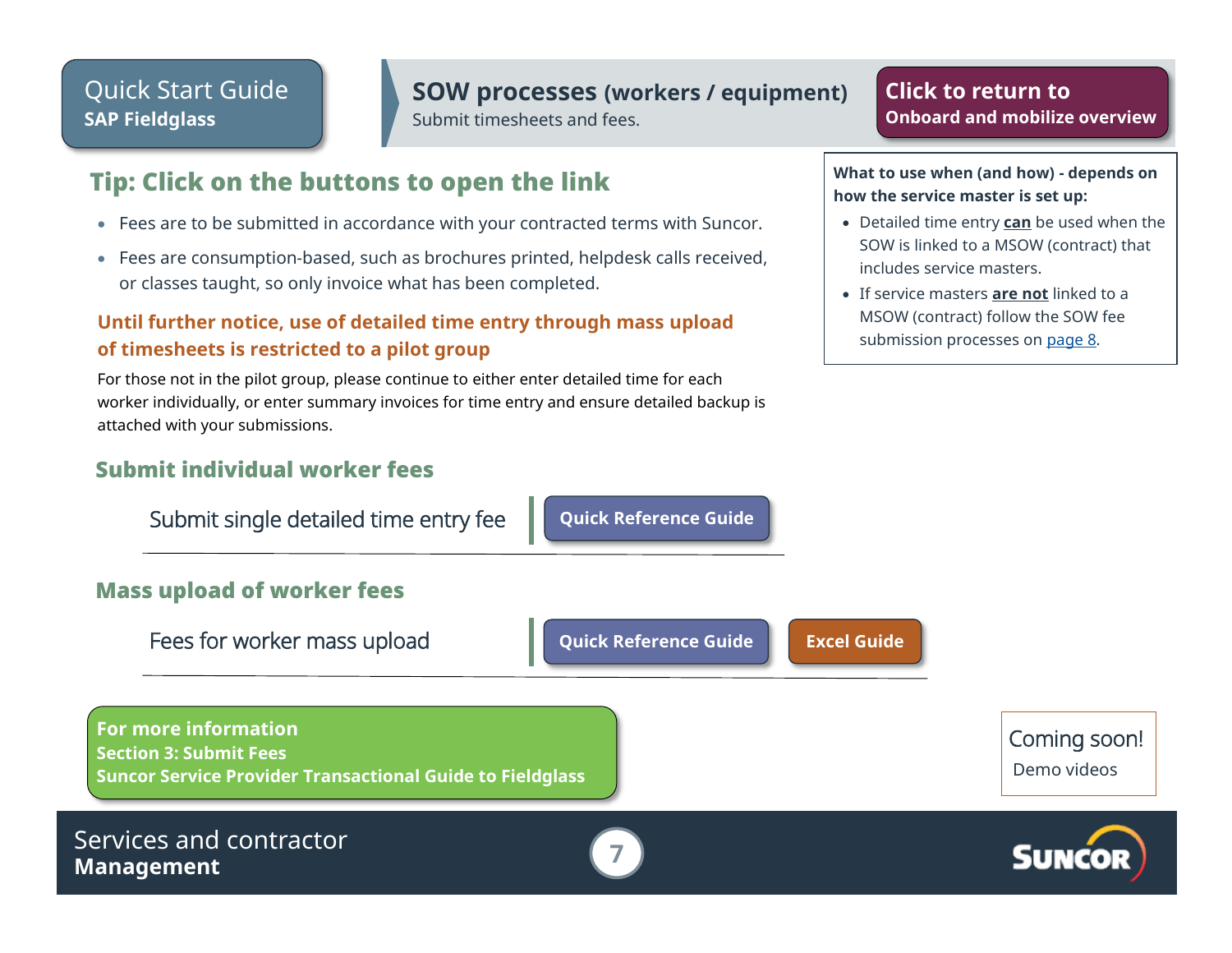#### **SOW processes (services only)**

Submit fees.

### <span id="page-7-0"></span>Tip: Click on the buttons to open the link

- Fees are to be submitted in accordance with your contracted terms with Suncor.
- Fees are consumption-based, such as brochures printed, helpdesk calls received, or classes taught, so only invoice what has been completed.

#### Submit fees

Mass upload of fees

| Single fee entry                                                                  | Quick Reference Guide |
|-----------------------------------------------------------------------------------|-----------------------|
| Single fee entry against cost flexible SOW                                        | Quick Reference Guide |
| Single fee entry against SOW with multiple tax rates $\int$ Quick Reference Guide |                       |

#### Fieldglass terms to become familiar with

**SOW fee** is a summary of the charges being billed against a SOW, such as milestone payments and lump-sum entries.

#### **Until further notice, use of detailed time entry through mass upload of timesheets is restricted to a pilot group**  For those not in the pilot group, please continue to either enter detailed time for each worker individually or enter summary invoices for time entry and ensure

detailed backup is attached with

your submissions.

| Submit fees mass upload                                                                                                   | <b>Quick Reference Guide</b><br><b>Excel Guide</b> |                             |
|---------------------------------------------------------------------------------------------------------------------------|----------------------------------------------------|-----------------------------|
| <b>For more information</b><br>Section 3.1: Single Fee Entry<br>Suncor Service Provider Transactional Guide to Fieldglass |                                                    | Coming soon!<br>Demo videos |
| Services and contractor<br><b>Management</b>                                                                              |                                                    | <b>SUNCOR</b>               |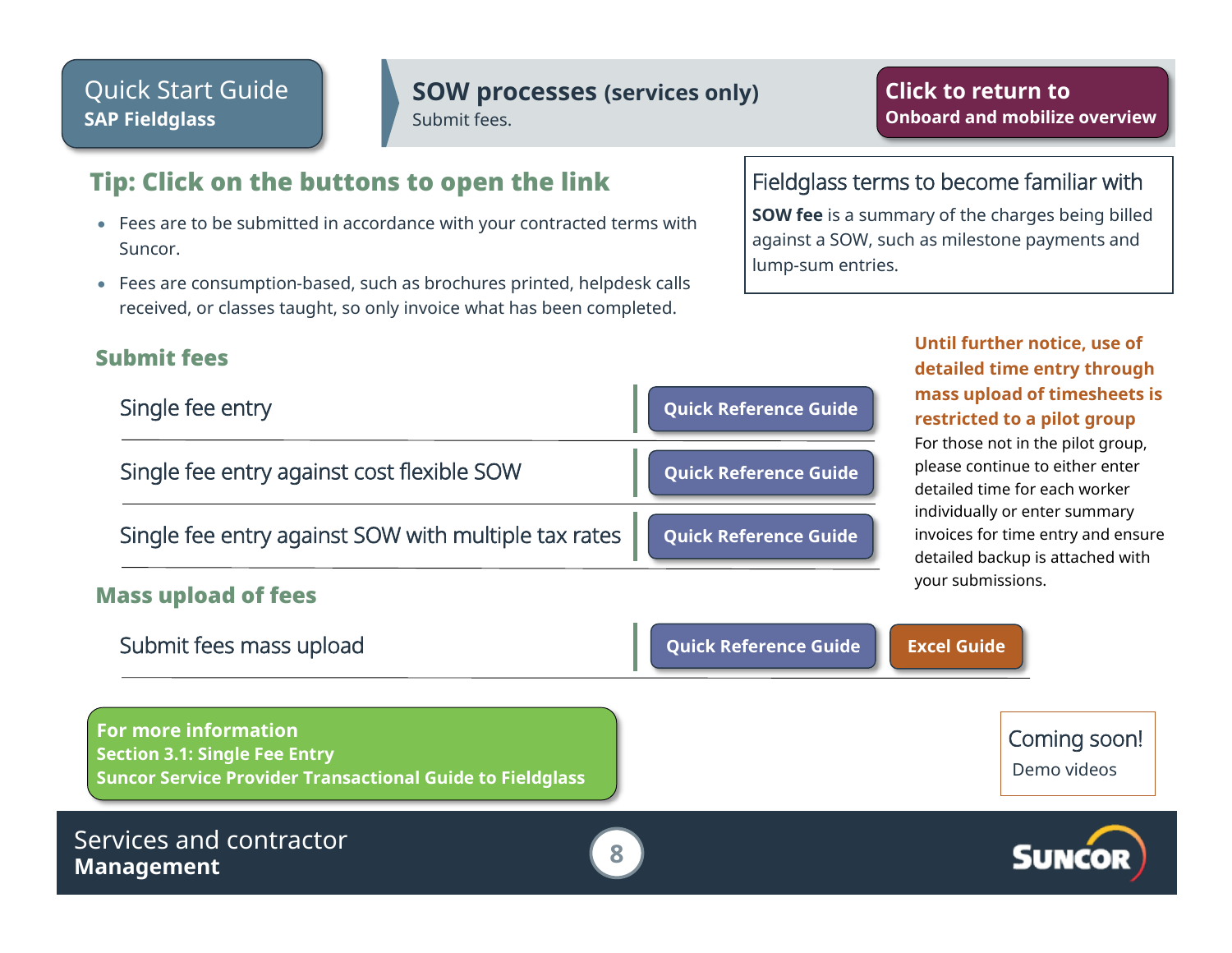**Profile worker** Submit candidates, onboarding and offboarding, submitting timesheets and fees.

## <span id="page-8-0"></span>Tip: Click on the buttons to open the link

A profile worker is for workers who do not need to bill Suncor for their time, who may still need to complete tasks prior to coming to the site, such as site orientation through the contractor learning portal.

Profile workers are issued a personnel number, a badge and access to the Contractor Portal. They are not associated to a SOW or purchase order, cannot invoice their time, and cannot be set up with any Suncor system.

| Click to return to            |  |  |
|-------------------------------|--|--|
| Onboard and mobilize overview |  |  |

#### **In Fieldglass, service providers are accountable to:**

• Onboard and offboard workers

#### **Examples of a profile worker:**

- Site visitors
- Third-parties who need to cross Suncor property (e.g., telecom providers)
- Sales representatives who need to attend a meeting

| Creating a profile worker | Quick Reference Guide        |
|---------------------------|------------------------------|
| Closing a profile worker  | <b>Quick Reference Guide</b> |

Coming soon! Demo videos



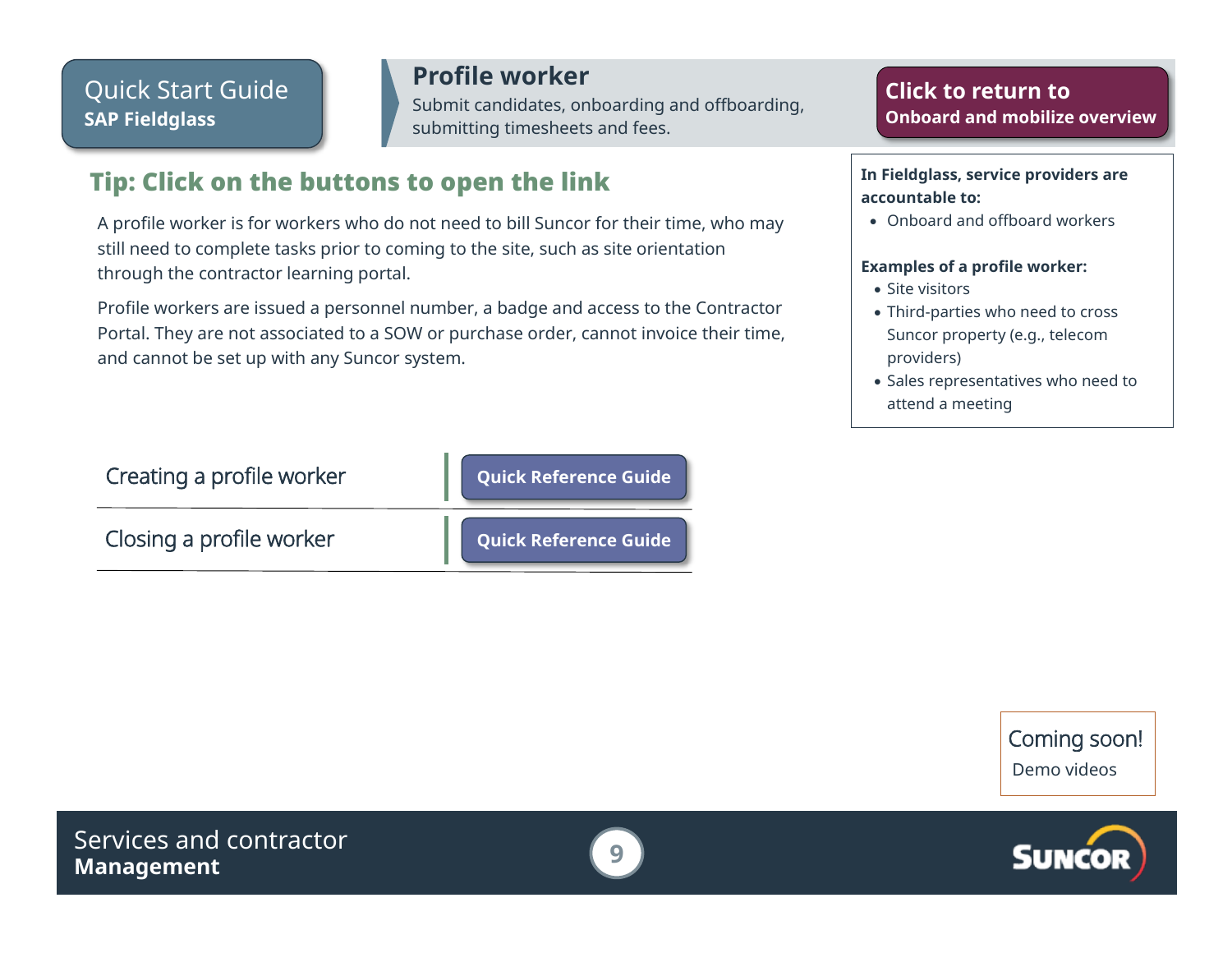**Contingent worker** Submit candidates, onboarding and offboarding, submitting timesheets and fees.

## <span id="page-9-0"></span>Tip: Click on the buttons to open the link

A contingent worker is an individual engaged as a contractor who is reflected in Suncor's organizational chart.



**For more information Section 4: Contingent Worker Process [Suncor Service Provider Transactional Guide to Fieldglass](https://sustainability-prd-cdn.suncor.com/-/media/project/suncor/files/northern-lights-sustainment/suppliers-sap-fieldglass/suncor-service-provider-transactional-guide-en.pdf)**



**Click to return to [Onboard and mobilize overview](#page-4-0)**

#### **In Fieldglass, service providers are accountable to:**

- Submit job seekers for an available job posting
- Review and accept a new work order
- Onboard and offboard workers
- Manage work or revisions
- Submit and revise time sheets

Coming soon!

Quick Reference Guide:

• Close a contingent worker

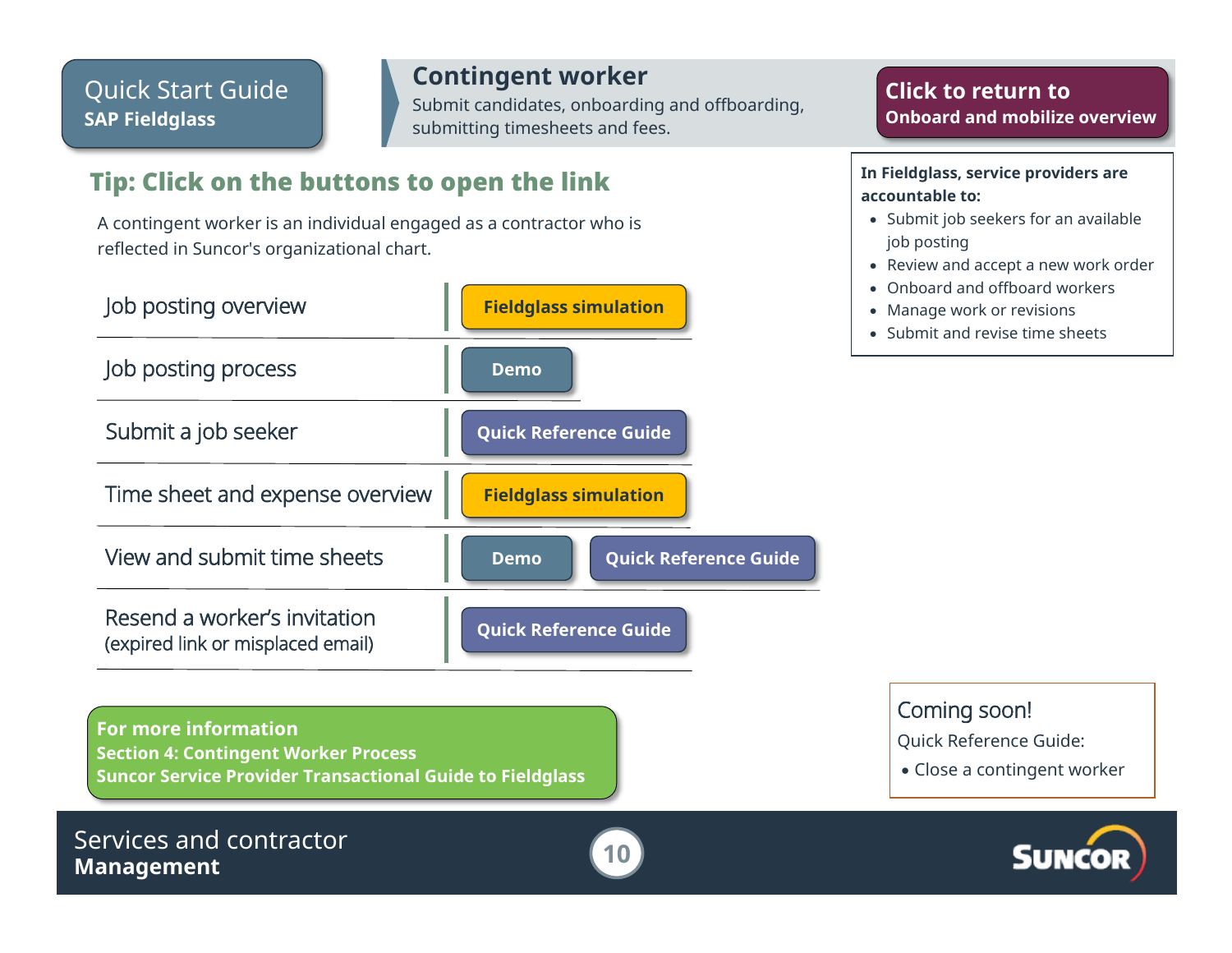Submitting, revising and reversing fees or submitting credits.

## <span id="page-10-0"></span>Tip: Click on the buttons to open the link

#### Common processes



Coming soon! Demo videos



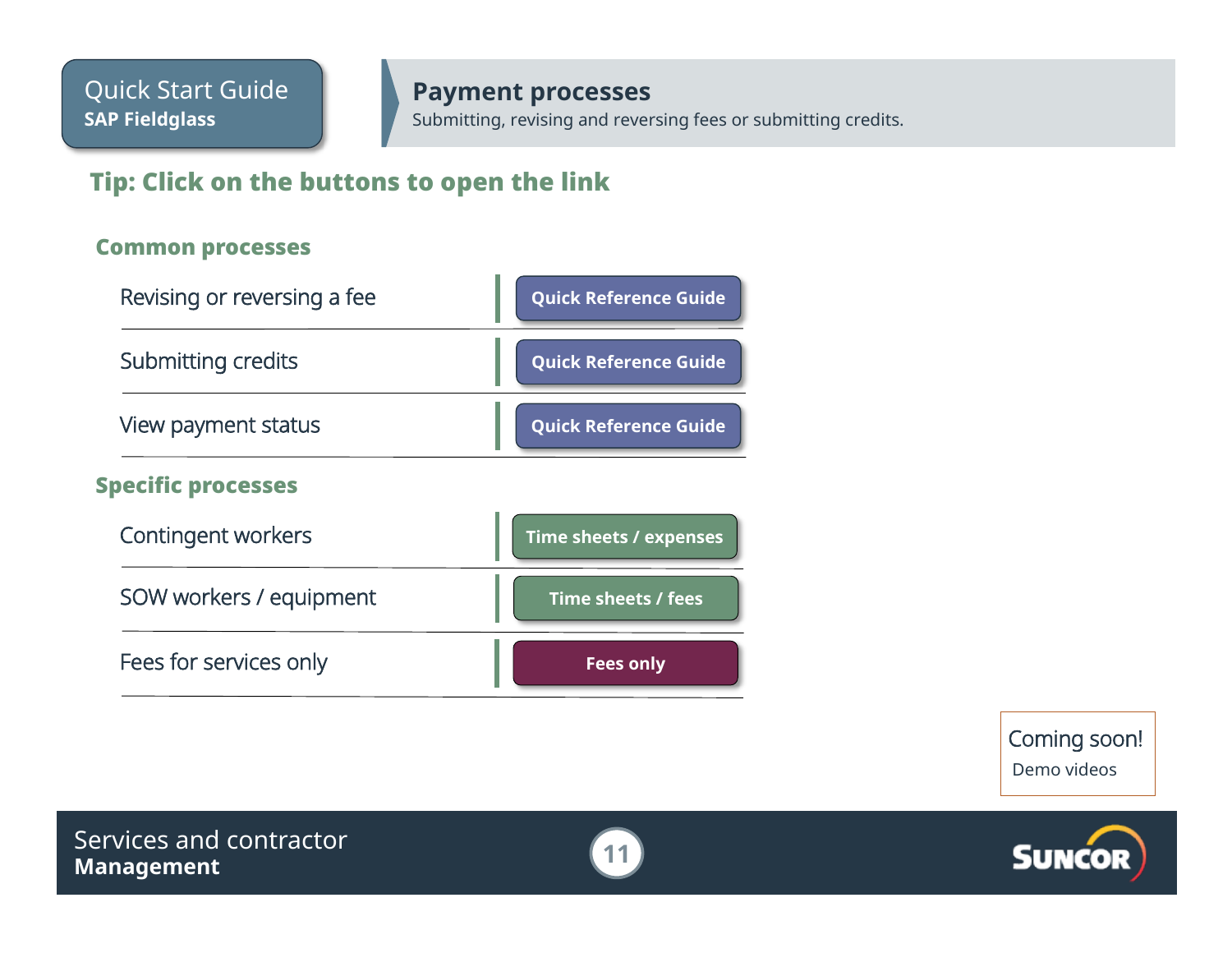**Running reports** Using the out-of-the-box Fieldglass reports.

### <span id="page-11-0"></span>Tip: Click on the buttons to open the link

- Many predefined reports are available in the Fieldglass application. If you do not see a report that fills your needs, users with appropriate user role permissions can create custom reports.
- User access to specific reports is controlled by your organizations' Fieldglass Administrator.

| Reporting overview | <b>Fieldglass simulation</b> |                              |
|--------------------|------------------------------|------------------------------|
| Run reports        | <b>Demo</b>                  | <b>Quick Reference Guide</b> |

**For more information Section 5: Reporting [Suncor Service Provider Transactional Guide to Fieldglass](https://sustainability-prd-cdn.suncor.com/-/media/project/suncor/files/northern-lights-sustainment/suppliers-sap-fieldglass/suncor-service-provider-transactional-guide-en.pdf)**